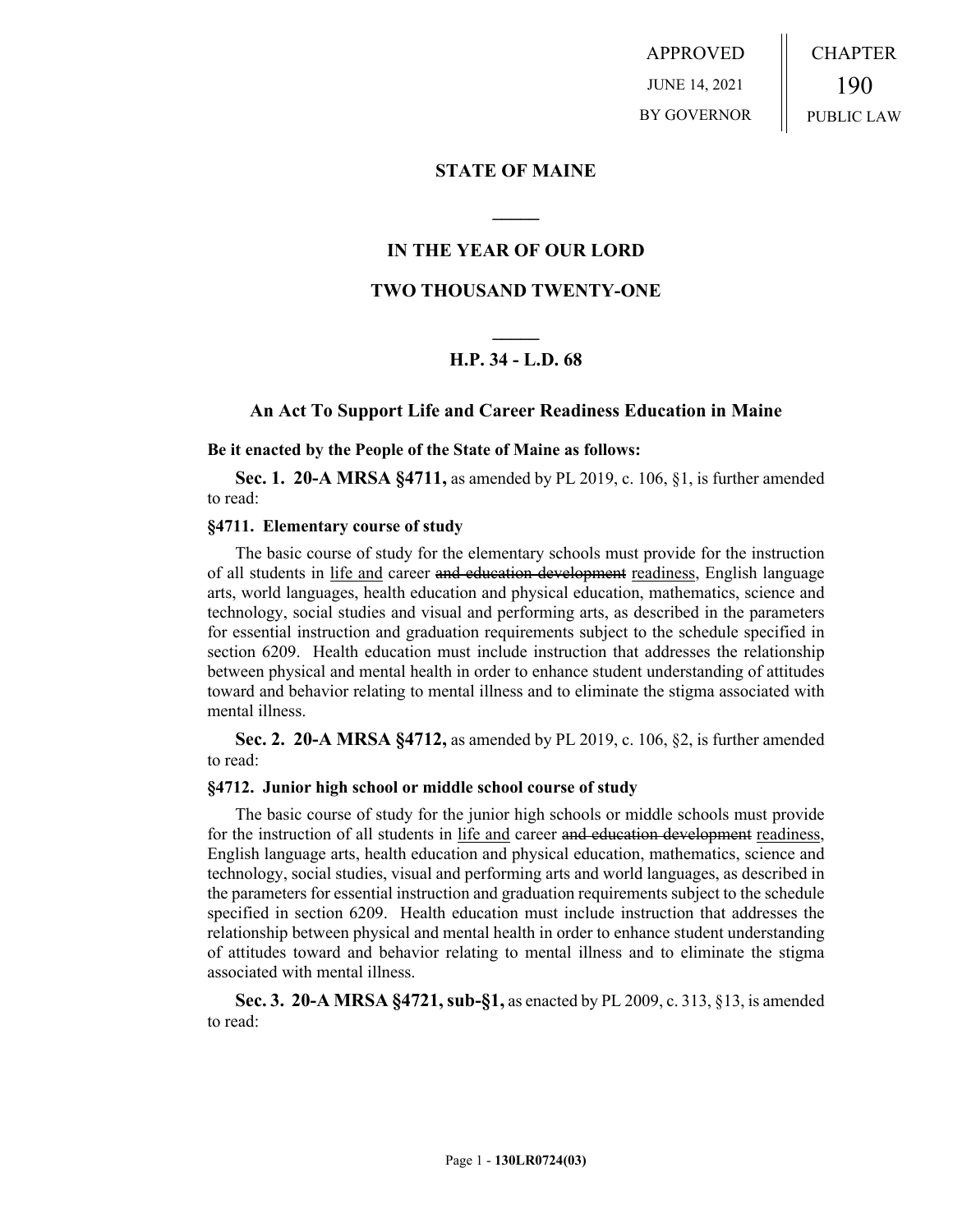**1. Comprehensive program of instruction.** A secondary school shall provide a comprehensive program of instruction of at least 2 years in length, which must meet the requirements of this chapter and the parameters for essential instruction and graduation requirements established under section 6209. The program must include instruction for all students in life and career and education development readiness, English language arts, health education and physical education, mathematics, science and technology, social studies, visual and performing arts and world languages.

**Sec. 4. 20-A MRSA §4730** is enacted to read:

## **§4730. Life and career readiness standards**

Recognizing that students will choose to enter the workforce in different ways and consistent with the life and career readiness standards pursuant to section 6209, each school administrative unit shall offer relevant opportunities that may include interactive experiences and allow for direct exposure between students and a variety of career options to help students develop habits of efficacy, resourcefulness and adaptability as the students take steps to create and implement postsecondary school plans.

**Sec. 5. 20-A MRSA §6209, first ¶,** as amended by PL 2015, c. 489, §3, is further amended to read:

The department in consultation with the state board shall establish and implement a comprehensive, statewide system of learning results, which may include a core of standards in English language arts and mathematics for kindergarten to grade 12 established in common with the other states, as set forth in this section and in department rules implementing this section and other curricular requirements. The department must establish accountability standards at all grade levels in the areas of mathematics; reading; and science and technology. The department shall establish parameters for essential instruction in English language arts; mathematics; science and technology; social studies; life and career and education development readiness; visual and performing arts; health, physical education and wellness; and world languages. Only a public school, a public charter school as defined in section 2401, subsection 9 or a private school approved for tuition purposes that enrolls at least 60% publicly funded students, as determined by the previous school year's October and April average enrollment, is required to participate in the system of learning results set forth in this section and in department rules implementing this section and other curricular requirements. The commissioner shall develop accommodation provisions for instances where course content conflicts with sincerely held religious beliefs and practices of a student's parent or guardian. The system must be adapted to accommodate children with disabilities as defined in section 7001, subsection 1-B.

**Sec. 6. 20-A MRSA §6209, sub-§2, ¶A,** as amended by PL 2007, c. 259, §5, is repealed and the following enacted in its place:

A. Life and career readiness;

**Sec. 7. 20-A MRSA §6209, sub-§3,** as amended by PL 2007, c. 259, §5, is further amended to read:

**3. Career and education development; world World languages; visual and performing arts.** By the end of the 2007-2008 school year, each local school administrative unit shall implement standards in the areas of career and education